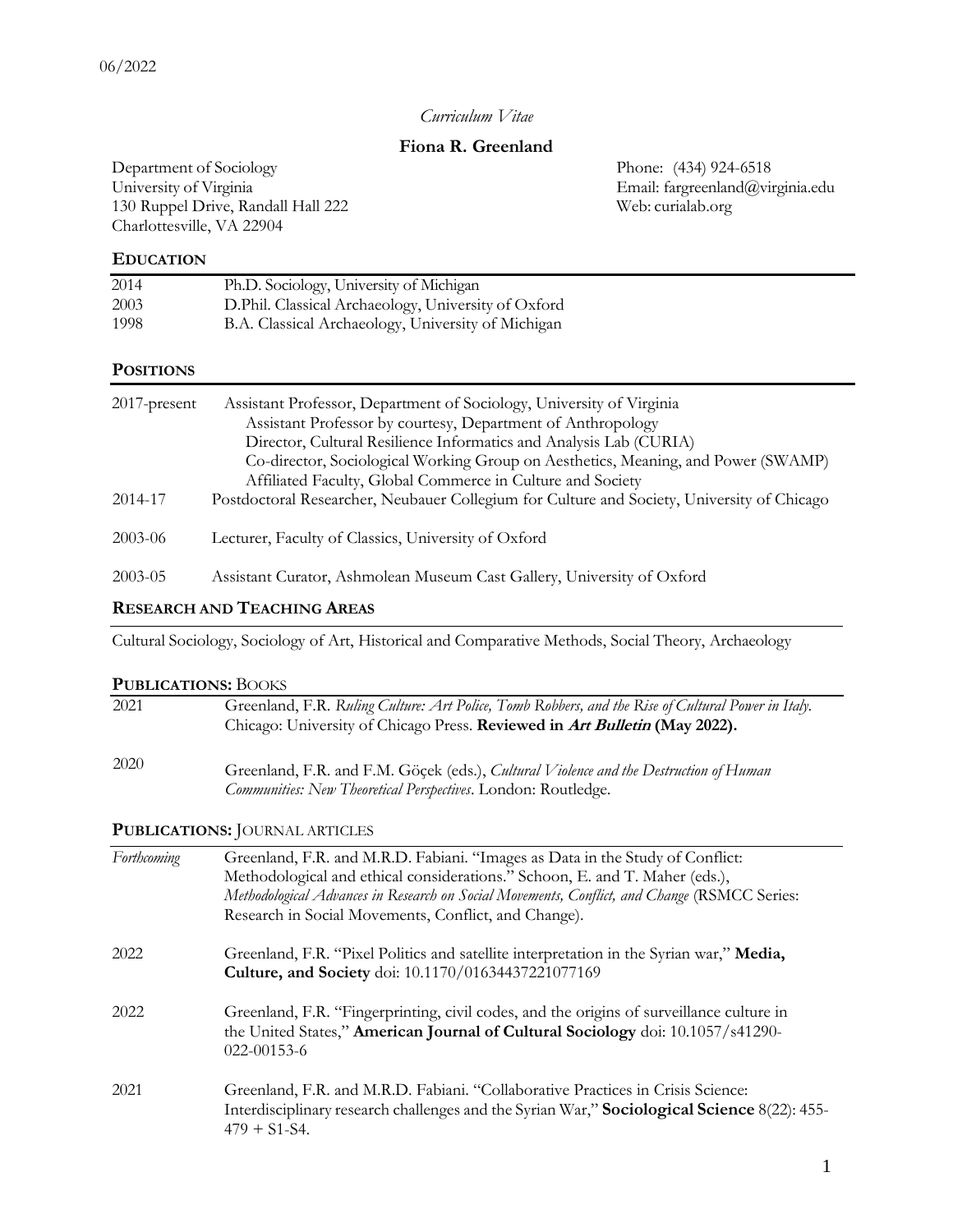| 2021         | Whitaker, A. and F.R. Greenland. "Theory of an Art Market Scandal: Artistic integrity and<br>financial speculation in the Inigo Philbrick case," American Journal of Cultural Sociology<br>doi.org/10.1057/s41290-021-00134-1. Equal share co-authors.                                                                         |
|--------------|--------------------------------------------------------------------------------------------------------------------------------------------------------------------------------------------------------------------------------------------------------------------------------------------------------------------------------|
| 2020         | Greenland, F.R. "Long-range continuities in comparative and historical sociology: the case<br>of parasitism and women's enslavement," Theory and Society 48(6): 883-902.                                                                                                                                                       |
| 2020         | Greenland, F.R. and G. Steinmetz. "Orlando Patterson, his work, and his legacy: a special<br>issue in celebration of the republication of <i>Slavery and Social Death</i> ," <b>Theory and Society</b><br>48(6): 785-797.                                                                                                      |
| 2019         | Greenland, F.R. "New insights into the antiquities market," International Journal of<br><b>Cultural Property</b> 26(3): 211-225.                                                                                                                                                                                               |
| 2019         | Greenland, F.R., J.V. Marrone, O. Topçuoglu and T. Vorderstrasse. "A Site-Level Market<br>Model of the Antiquities Trade," International Journal of Cultural Property 26(1): 21-47.                                                                                                                                            |
| 2018         | Greenland, F.R. "Consecration and materiality," American Behavioral Scientist doi:<br>10.1177/0002764218801063                                                                                                                                                                                                                 |
| 2017         | Greenland, F.R. "Free ports and steel containers: The corpora delicti of artefact trafficking."<br>History and Anthropology doi: 10.1080/02757206.2017.1397648.                                                                                                                                                                |
| 2016         | Greenland, F.R. "Color Perception in Sociology: Materiality and authenticity at the Gods in<br>Color show." Sociological Theory 34(2): 81-105.                                                                                                                                                                                 |
| 2016<br>2015 | Hirschman, D., E. Berrey and F.R. Greenland. "Dequantifying diversity: affirmative action<br>and admissions at the University of Michigan." Theory and Society 45(3): 265-301.<br>Lachmann, R. and F.R. Greenland. "Why we Fell: Declinist Writing and Theories of<br>Imperial Failure in the Longue Durée." Poetics 50: 1-19. |
| 2014         | Greenland, F.R. "Looters, Collectors, and a Passion for Antiquities at the Margins of<br>Italian Society." Journal of Modern Italian Studies 19 (5): 570-582.                                                                                                                                                                  |
| 2013         | Greenland, F.R. "Seeing the Unseen: Prospective Loading and Knowledge Forms in<br>Archaeological Discovery." Qualitative Sociology 36(3): 251-277.                                                                                                                                                                             |
| 2013         | Greenland, F.R. "The Parthenon Marbles as Icons of Nationalism in 19th Century Britain:<br>From pre-national to supra-national." Nations and Nationalism 19 (4): 654-673.                                                                                                                                                      |
| 2010         | Smock, P.J. and F.R. Greenland, "Diversity in Pathways to Parenthood in the U.S.: Patterns,<br>Implications, and Emerging Research Directions." Journal of Marriage and the Family<br>72(3): 576-593.                                                                                                                          |
| 2007         | Greenland, F.R. "Table for One: Drinking alone on women's grave monuments from<br>Roman Celtiberia." Ancient West and East 6: 113-134.                                                                                                                                                                                         |
| 2006         | Greenland, F.R. "Devotio Iberica and the manipulation of ancient history to suit Spain's<br>mythic nationalist past." Greece and Rome 53(2): 235-251.                                                                                                                                                                          |
| 2003         | Rose, F. "Text and image in Celtiberia: The adoption and adaptation of written language into<br>indigenous visual vocabulary." Oxford Journal of Archaeology 22(2): 155-176.                                                                                                                                                   |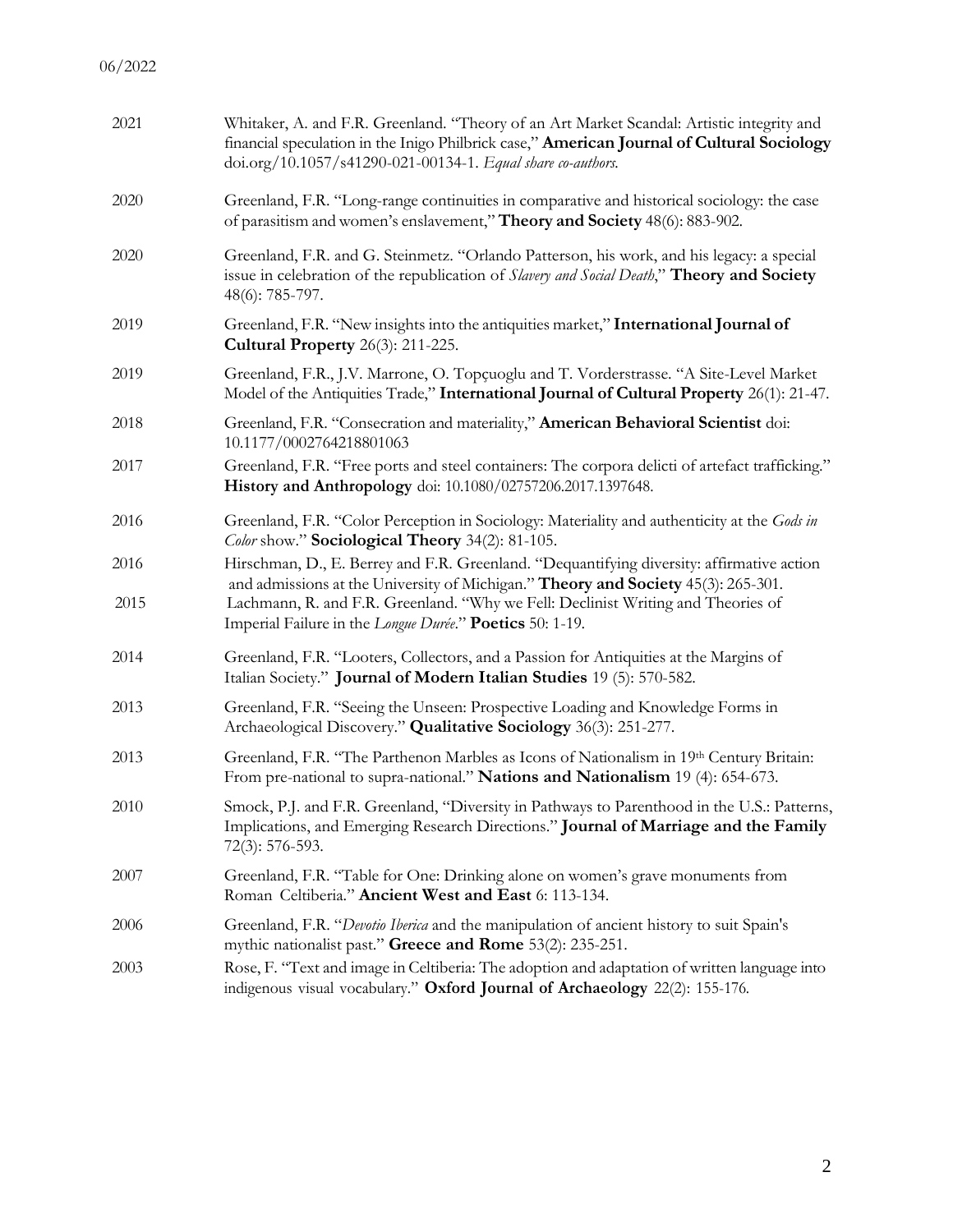# **PUBLICATIONS:** BOOK CHAPTERS AND OTHER PUBLICATIONS

| 2021         | Greenland, F.R. "Art Crime and the Myth of Violence," in Yates, D. and N. Oosterman<br>(eds.). Crime and Art: Sociological and criminological perspectives of crimes in the<br>art world. Springer.                                                                                                                                                                                                                                                                                                                                          |
|--------------|----------------------------------------------------------------------------------------------------------------------------------------------------------------------------------------------------------------------------------------------------------------------------------------------------------------------------------------------------------------------------------------------------------------------------------------------------------------------------------------------------------------------------------------------|
| 2021         | Greenland, F.R., O. Topçuoglu and T. Vorderstrasse. "Raubgrabungen. Modellierung von<br>Gewinnen." In Hemeier, B. and I. Sabrine (eds.), Kulturraub - Fallbeispiele aus Syrien,<br>Irak, Jemen, Ägypten und Libyen, pp. 66-77. Staatliche Museen zu Berlin – Preußischer<br>Kulturbesitz. (Title in English: "Looting: Modeling the Profit Structure." In Culture theft. Case<br>studies of looted cultural goods from Syria, Iraq, Yemen, Egypt and Libya, published by the Berlin<br>State Museums-Prussian Cultural Heritage Foundation.) |
| 2020         | Greenland, F.R. "The Art of Destruction: Theorizing ontological violence in the Islamic<br>State." In Greenland, F.R. and F.M. Göçek (eds.), Cultural Violence and the Destruction<br>of Human Communities: New Theoretical Perspectives, pp. 116-140. London:<br>Routledge.                                                                                                                                                                                                                                                                 |
| 2020         | Greenland, F.R. and F.M. Göçek. "Introduction." In Greenland, F.R. and F.M. Göçek (eds.),<br>Cultural Violence and the Destruction of Human Communities: New Theoretical<br>Perspectives, pp. 1-14. London: Routledge.                                                                                                                                                                                                                                                                                                                       |
| 2018         | Greenland, F.R. "Broadening the Landscape of Blackness. An interview with Ayana V.<br>Jackson." <b>Contexts</b> $17(3)$ 8-9.                                                                                                                                                                                                                                                                                                                                                                                                                 |
| 2017         | Greenland, F.R. "In, On, and Of the Inviolable Soil: Potsherds and Matters of Nationhood<br>in Modern Italy." In G. Zubrzycki (ed.), National Matters: Materiality, Culture and<br>Nationalism, pages 35-57. Stanford: Stanford University Press.                                                                                                                                                                                                                                                                                            |
| 2017<br>2016 | Greenland, F.R. "Visual Arts, Music, and Aesthetic Experience." In L. Spillman (ed.),<br>Oxford Bibliographies in Sociology. New York: Oxford University Press.<br>Greenland, F. "Universalism, Nationalism, and the Italian Model of Repatriation,"<br>Brown Journal of World Affairs 23(1): 143-154.                                                                                                                                                                                                                                       |
| 2013         | Greenland, F.R. "The Parthenon Marbles and British national identity." Open<br>Democracy.net, October 25, 2013. https://www.opendemocracy.net/fiona-rose-<br>greenland/parthenon-marbles-and-british-national-identity                                                                                                                                                                                                                                                                                                                       |
| 2012         | Greenland, F.R. and F. M. Göçek. "Archaeology." In E. Ramsamy, A.L. Stanton, P.J.<br>Seybolt, and C. Elliott (eds.), Cultural Sociology of the Middle East, Asia, and Africa,<br>13-16. London: SAGE Publications.                                                                                                                                                                                                                                                                                                                           |
| 2012         | Greenland, F.R. and P.J. Smock, "Cohabitation and Non-Marital Families." In G.W.<br>Peterson and K.R. Bush (eds.), Handbook of Marriage and the Family, 3rd edition.<br>Springer Publishing Company.                                                                                                                                                                                                                                                                                                                                         |
| 2010         | Cartledge, P. and F.R. Greenland, eds. Responses to Alexander: Film, History and<br><b>Culture Studies after Oliver Stone's Alexander</b> (University of Wisconsin Press).                                                                                                                                                                                                                                                                                                                                                                   |
| 2003         | Rose, F. "Adaptation and Innovation: The use of Roman and Celtiberian visual elements<br>in funerary monuments from Roman imperial Tarraconensis." In P. Noelke (ed.), VII                                                                                                                                                                                                                                                                                                                                                                   |
|              | Internationales Colloquium über Probleme des Provinzialrömischen Kunstschaffens.                                                                                                                                                                                                                                                                                                                                                                                                                                                             |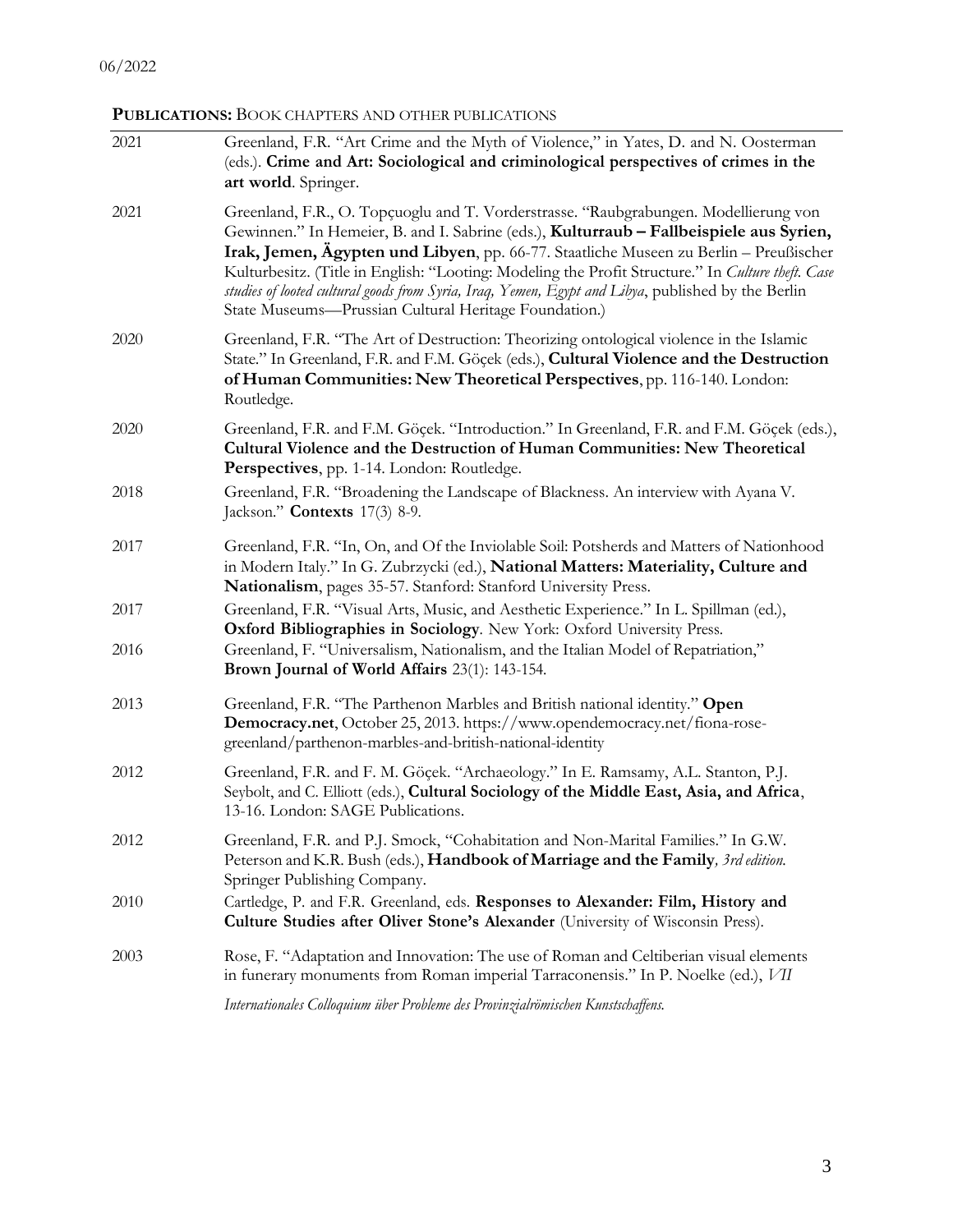### **PUBLICATIONS IN PROGRESS**

#### Revise and resubmit

Greenland, F.R. and M.R.D. Fabiani. "Cultural Violence and Interpretive Uncertainty in Interdisciplinary Spatial Data Processes." *Revise and resubmit in November 2021,* **Science, Technology, and Human Values**

# **PUBLICATIONS:** BOOK REVIEWS (SELECTED)

| 2022 | Bound by Creativity by Hannah Wohl. Reviewed in Social Forces                                                                                                                                                                                                                                                                                                                                                                                                                                                                                                                                   |
|------|-------------------------------------------------------------------------------------------------------------------------------------------------------------------------------------------------------------------------------------------------------------------------------------------------------------------------------------------------------------------------------------------------------------------------------------------------------------------------------------------------------------------------------------------------------------------------------------------------|
| 2021 | "The Modern Art 'Machine'," review of Fernando Domínguez Rubio, Still Life: Ecologies of<br>the Modern Imagination at the Art Museum (2020). European Journal of Sociology 61(3):<br>461-464.                                                                                                                                                                                                                                                                                                                                                                                                   |
| 2021 | Review of Materializing Difference: Consumer Culture, Politics, and Ethnicity among Romanian Roma<br>by Péter Berta (2019). American Journal of Sociology 126(6): 1493-1495.                                                                                                                                                                                                                                                                                                                                                                                                                    |
| 2019 | "Sketches in Culture in the Theory of Culture: A Review," review of Zygmunt Bauman's Sketches<br>in the Theory of Culture (2018) Contemporary Sociology doi: 10.1177/0094306119889962b                                                                                                                                                                                                                                                                                                                                                                                                          |
| 2019 | "Material culture and the problem of agency," American Journal of Cultural Sociology<br>7(3): 412-420. Review of:<br>Chua, L., and M. Elliott (eds.). 2013. Distributed objects. Meaning and mattering after Alfred Gell.<br>New York and Oxford: Berghahn.<br>Dawdy, S. 2016. Patina. A profane archaeology. Chicago: University of Chicago Press.<br>Gell, A. 1998. Art and agency. An anthropological theory. Oxford: Oxford University Press.<br>McDonnell, T. 2016. Best laid plans. Cultural entropy and the unraveling of AIDS media campaigns.<br>Chicago: University of Chicago Press. |

## **FELLOWSHIPS AND GRANTS**

Fellowships (selected)

| 2022           | Fellow, Institute of the Humanities and Global Culture, University of Virginia                                                                                                                                                                              |
|----------------|-------------------------------------------------------------------------------------------------------------------------------------------------------------------------------------------------------------------------------------------------------------|
| 2020           | Fellow, Institute for Critical Social Inquiry, the New School for Social Research [moved to 2022]                                                                                                                                                           |
|                | 2020-1 Fellowship, Notre Dame Institute for Advanced Studies, University of Notre Dame (declined)                                                                                                                                                           |
|                | 2014-7 Postdoctoral Research Fellowship, Neubauer Collegium for Culture and Society, Univ. of Chicago                                                                                                                                                       |
| Grants<br>2020 | Cultural Violence and Civilian Deaths: Spatial-temporal analysis of social disintegration. National<br>Science Foundation Award no. 1948947. Award period: June 1, 2020 – May 31, 2022. \$144,000.                                                          |
| 2018           | Insurgent Artifacts: Scientific urgency, remote sensing, and conflict archaeology. National Science<br>Foundation Award no. 1754992. Award period: June 1, 2018 - June 30, 2022. \$245,966.                                                                 |
| 2017           | Investigating the Relationship between Monument Destruction and Civilian Victimization. College of<br>Arts and Sciences' Quantitative Collaborative, University of Virginia. \$6,000.                                                                       |
| 2016           | MANTIS (Modeling the Antiquities Trade in Iraq and Syria). \$24,250<br>Role: Principal Investigator. Funding bodies: Antiquities Coalition, Washington, D.C.; University of<br>Chicago Oriental Institute; University of Chicago Department of Art History. |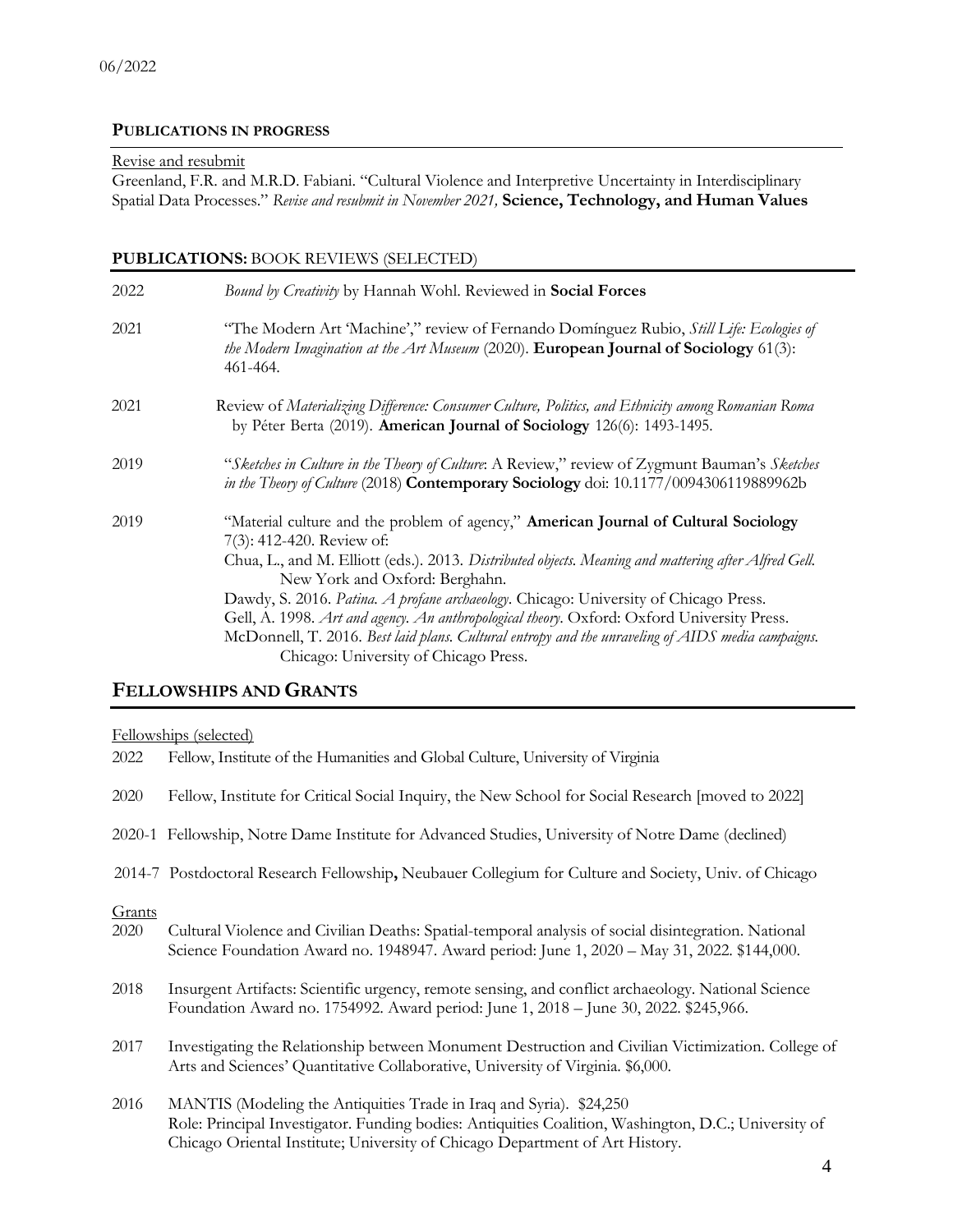Grants continued

- 2016 China's Cultural Heritage and the Regional Antiquities Trade. \$27,500 Role: Proposal lead author and organizer of two conferences to discuss the Chinese antiquities trade, one in Beijing and one in Hong Kong, September 2016. Funding bodies: The University of Chicago Center in Beijing and the University of Chicago Center in Hong Kong.
- 2014 Neubauer Collegium for Culture and Society, University of Chicago. \$175,000 Research Grant for "The Past for Sale: New Approaches to the Study of Archaeological Looting." Role: proposal co-author and Research Director
- 2013 Rackham International Research Award, University of Michigan. \$4,000
- 2012 Dissertation Fieldwork Research Grant, University of Michigan. \$3,000
- 2011 Overseas Research Award, University of Michigan. \$4,500

#### **HONORS AND AWARDS**

| 2013 | Nations and Nationalism Prize for Best Paper in the Memory of D. Jaquin-Berdal. London<br>School of Economics, awarded for "The Parthenon Marbles as Icons of Nationalism in 19th |
|------|-----------------------------------------------------------------------------------------------------------------------------------------------------------------------------------|
|      | Century Britain," Nations and Nationalism 2013                                                                                                                                    |
| 2013 | First Alternate, Rome Prize Predoctoral Fellowship, American Academy in Rome                                                                                                      |
| 2011 | Dissertation Proposal Development Fellowship, Social Science Research Council (USA)                                                                                               |
| 2009 | Margaret Dow Towsley Award, Center for the Education of Women, University of Michigan                                                                                             |
| 1998 | Rhodes Scholarship, New College, Oxford                                                                                                                                           |

### **INVITED TALKS AND PRESENTATIONS AT PROFESSIONAL MEETINGS**

Invited talks

2022 "Thinking Sociologically about Cultural Repatriation," Max Weber Institute for Sociology, University of Heidelberg, May 2022.

2022 *Ruling Culture* book talk, Department of Sociology, University of Trento, May 2022. With Professors Andrea Cossu (Sociology), Giorgia Proietti (Classics), Giuseppe Sciortino (Sociology).

2022 Northwestern University Culture Workshop, Department of Sociology, March 2022. "Theorizing Cultural Sovereignty."

2021 Notre Dame Cultural Sociology Workshop, Notre Dame Department of Sociology, November 2021. "Theorizing Cultural Sovereignty."

2021 Terms of Work: Shifting Boundaries of Free and Unfree Work, Freie Universität Berlin, July 2021. "Enslavable Bodies: Yazidi captives, unfree labor, and parasitism in the Syrian war."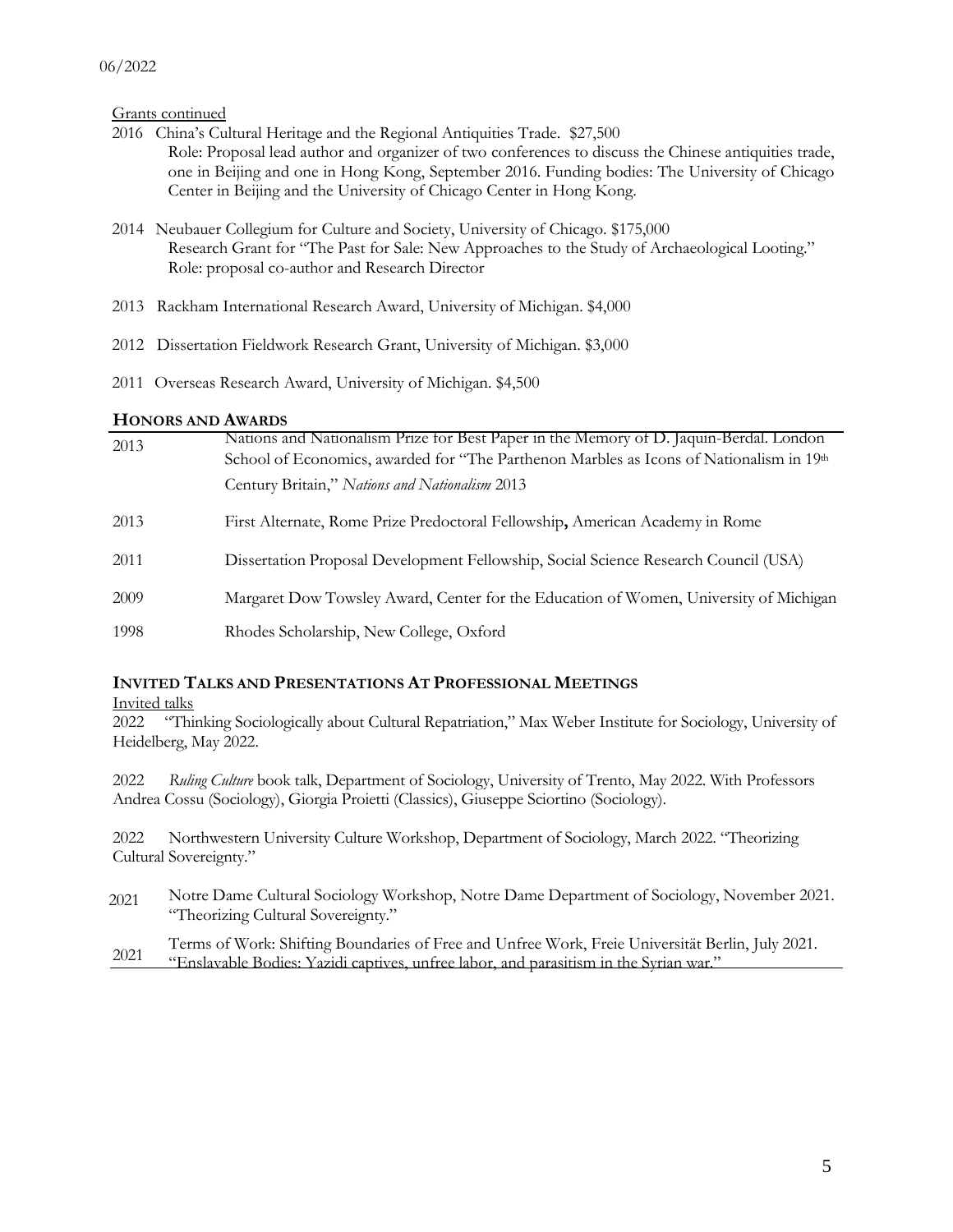- 2021 Human-Machine Intelligence group, University of Virginia, March 2021. "Automated Detection of Looters' Pits in Archaeological Sites: Challenges in the human-machine satellite paradigm." With M.R.D. Fabiani.
- 2021 Sociologists in Action, University of Michigan, January 2021. "On slavery in history and in sociological practice."
- 2020 Spatial Studies Working Group, University of California-Irvine, November 2020. "War crimes and satellite testimony at the International Criminal Court."
- 2020 European Studies Center, University of Pittsburgh, October 2020. Book talk, *Ruling Culture: Art Police, Tomb Robbers, and the Rise of Cultural Power in Italy*. Chicago: University of Chicago Press.
- 2020 Yale Center for Cultural Sociology, Department of Sociology, Yale University, September 2020. "Surveillance Entrepreneurs and the Iconography of Punitive Spectacle in early 20<sup>th</sup> century America."
- 2019 History, Culture, and Society Workshop, Department of Sociology, Harvard University, April 2019. "The cultural process of parasitic social dishonoring: Reflections on *Slavery and Social Death*."
- 2019 Grounds on the Go Series, Applied Research Institute, University of Virginia, April 2019. "Three Myths about Blood Antiquities."
- 2018 Quantitative Collaborative, University of Virginia, November 2018. "Investigating the Relationship between Monument Destruction and Civilian Victimization."
- 2018 Social Theory Workshop, Department of Sociology, University of Michigan, Ann Arbor, MI, October 2018. "Ruling Culture: Art Police, Tomb Robbers, and the Rise of Cultural Power in Italy" (excerpt from book manuscript).
- 2018 Science History Institute, Philadelphia, PA, August 2018. Symposium: *Installed Knowledge. The Material Culture Network meets Museum Practitioners.* Paper presented: "Material artifacts and inherent vice."
- 2018 Art Law Program, DePaul University College of Law, March 2018. "Methods and measurements for looting estimates: Lessons from social science for law and policy."
- 2017 Art Institute of Chicago, Chicago, March 2017. "The Parthenon Marble Trial," sponsored by the *National Hellenic Museum Trial Series.*
- 2016 Art Basel, Basel, Switzerland, June 2016. "Looting: The Long View," *Conversations/Salon* Series.
- 2015 Northwestern University, Department of Sociology Colloquium Series, February 2015. "Making Material History: Cultural Power and the Puzzle of Italian Nationhood"
- 2015 University of Toronto, Departments of Sociology and Art History, October 2015. "Religion and Morality in the Islamic State's Program of Iconoclasm"
- 2015 University of Chicago, Franke Institute for the Humanities, October 2015. "Ancient Materiality in Unified Italy: Collectors, Dealers, and the Imagined Past"
- 2012 Transnational Organized Crime: Italian Connections seminar. American University of Rome, Rome, Italy. November 2012. "We, the Cultural Nation: *Tombaroli*, state power and Italian antiquities."
- 2012 University of Wisconsin-Madison, Department of Sociology, Politics, History, and Culture workshop, February 2012. "The Parthenon Marbles as Icons of Nationalism in 19<sup>th</sup> Century Britain: From prenational to supra-national."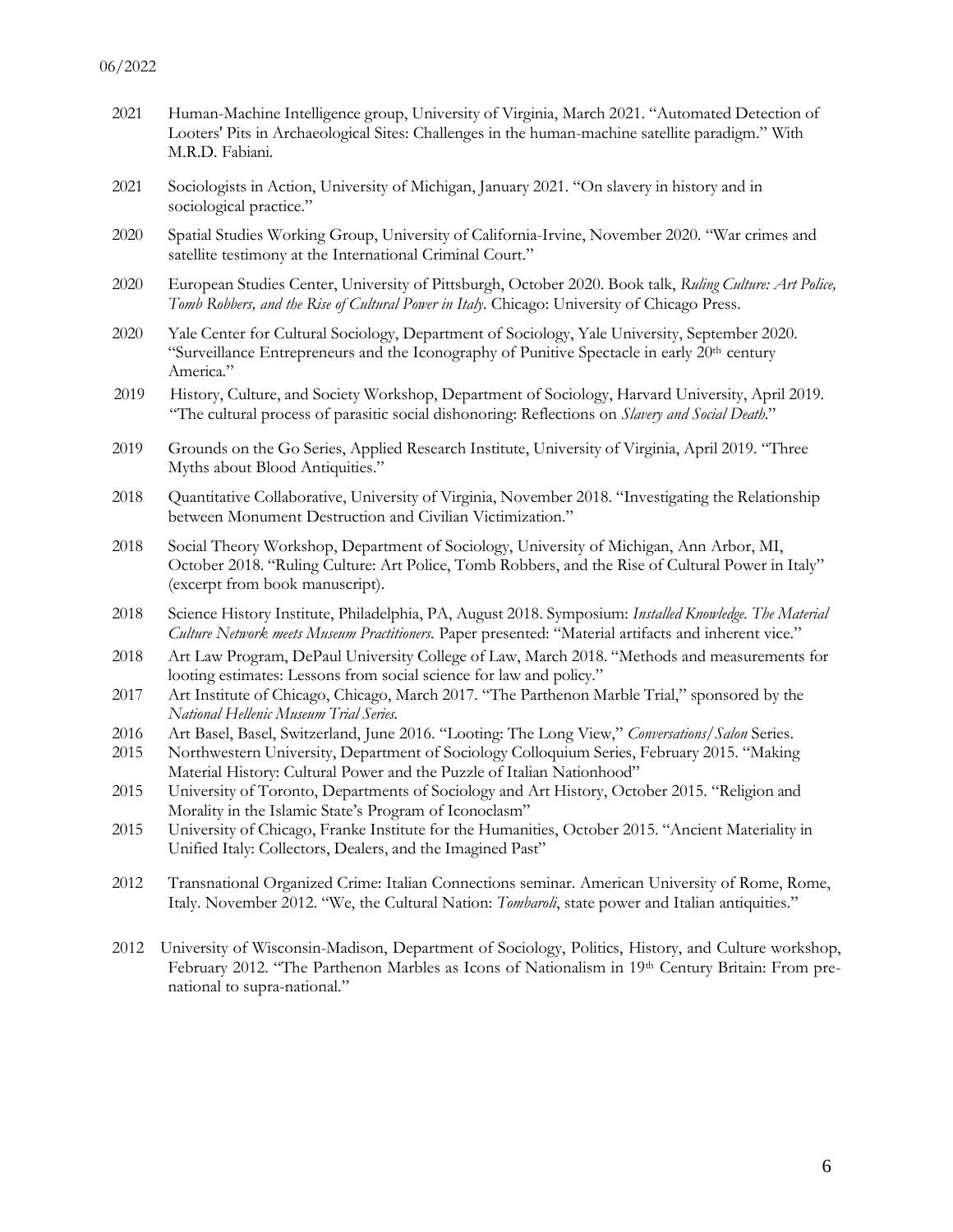Presentations at professional meetings (selected)

- 2021 "Satellite semiotics and the prosecution of cultural crimes at the International Criminal Court." Research paper presented to the Civil Sphere Theory conference, University of Trento, Italy. October 2021.
- 2021 "Epistemic Power and Ethical Position-taking in Conflict Archaeology." Research paper presented to the annual conference of the Society for Social Studies of Science (4S), *Struggles for Power, Legitimacy, and Control between Disciplines within Interdisciplinary Research Organizations* panel. Toronto [online only], October 2021. With M.R.D. Fabiani.
- 2021 "Race, pathology, and 'habitual' crime in the primitive accumulation of forensic power." Research paper presented to the annual conference of the Society for Social Studies of Science (4S), *Forensic Science* panel. Toronto [online only], October 2021. With M. Peterson.
- 2021 "Measuring space-time relationships between civilian deaths and cultural violence in Syria." Research paper presented to the 1st International Conference on Spatial Methods and Urban Sustainability, *Ethical and Methodological Dilemmas of Social Research in Violent Conflict Situations* panel. University of Botswana [online only], September 2021. With M.R.D. Fabiani.
- 2021 "Spoliation and Peacetime Rebuilding in Syria: Rethinking the Military-Heritage Complex." Research paper presented to the College Art Association annual meeting, *Art and Cultural Heritage Spoliation in Time of Peace* panel. New York [online only], February 2021.
- 2020 "Surveillance Entrepreneurs and the Semiotics of Anonymity in the Early 20th Century United States." Research paper accepted for the Social Science History Association annual meeting. Washington, D.C. November 2020. [Cancelled due to Covid-19]
- 2020 "Iconoclasm as Heretical Meaning-Making: Bringing Animism Back into Social Theory." Research paper presented to the Heretical Theories panel, Theory Section, American Sociological Association annual meeting. San Francisco, CA [online only]. August 2020.
- 2020 "Managing Uncertainty in Interdisciplinary Spatial Data Processes." Research paper accepted to the International Conference on Geographical Information Systems Theory, Applications and Management (GISTAM), Prague, May 2020. With M.R.D. Fabiani. [Cancelled due to Covid-19]
- 2020 "Scientific Urgency, Satellite Vision, and the Rise of Conflict Archaeology." Research paper accepted for the Technology, Knowledge, and Science (TKS) annual meeting. Urbana-Champaign, IL. March 2020. With M.R.D. Fabiani. [Postponed due to Covid-19.]
- 2020 "Allegory and Culture in Early Sociological Theory." Research paper accepted for the Yale Center for Cultural Sociology annual meeting. New Haven, CT. April 2020. [Cancelled due to Covid-19.]
- 2019 "Spirit Cave Man, Cultural Repatriation, and American Sovereignty." Paper presented to the Power and Normativity II session: *Sovereignty, Materiality, Empire.* Annual meeting of the Social Science History Association, Chicago, IL. November 2019.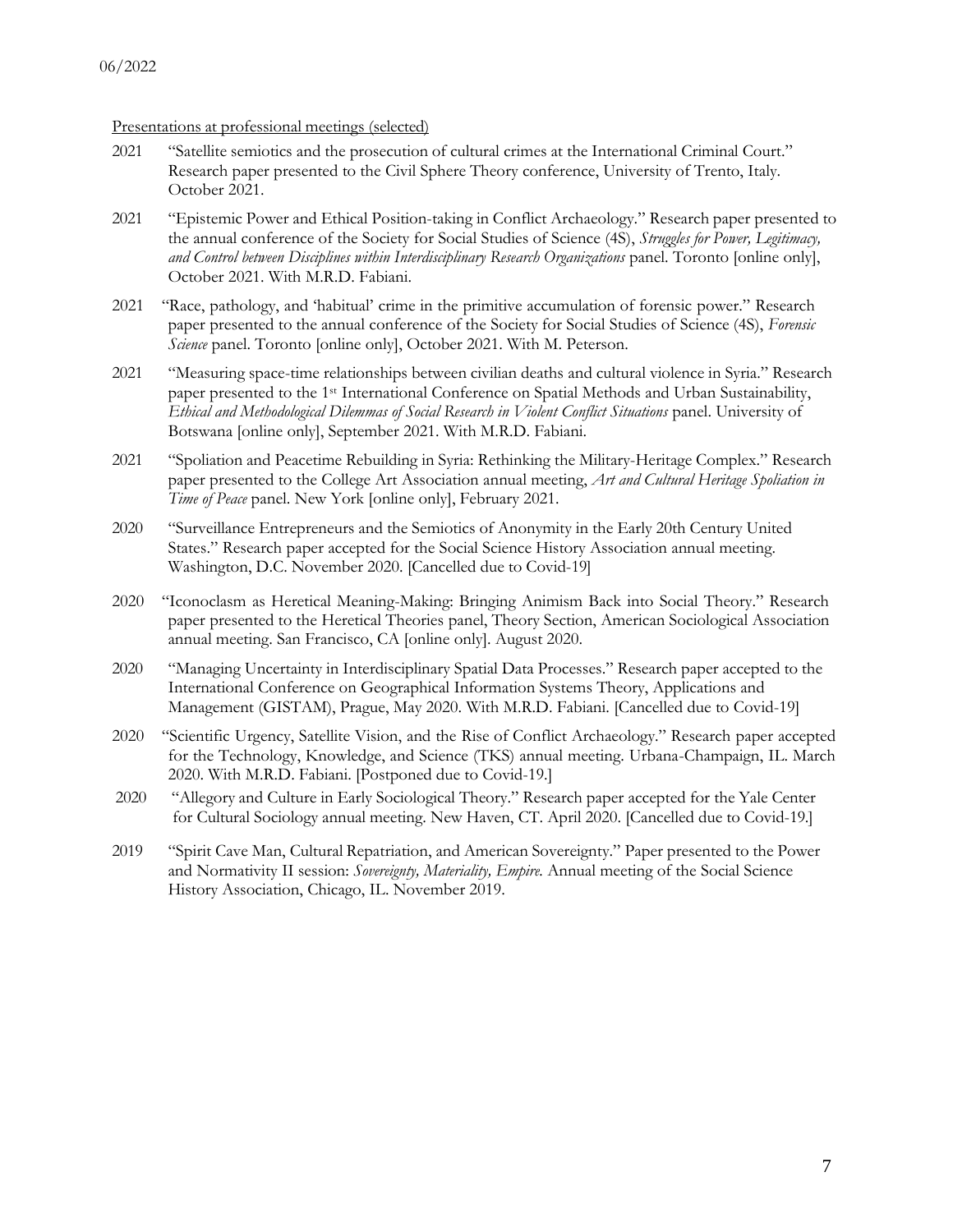- 2018 "Distributed Sovereignty and the Artifactual Production of State Power." Paper presented to the Macro-Historical Dynamics network, *Power and Normativity II* panel. Annual meeting of the Social Science History Association, Phoenix, AZ. November 2018.
- 2018 Critic on Author Meets Critic session for S. Bargheer, *Moral Entanglements. Conserving Birds in Britain and Germany* (Chicago: University of Chicago Press 2018). With Jeff Guhin, Carly Lloyd, and Nicholas Wilson. Annual meeting of the Social Science History Association, Phoenix, AZ. November 2018.
- 2018 "Distributed Sovereignty: Rethinking nationhood and material agency." Paper presented to the Section on Sociology of Culture Refereed Roundtable, Material Culture. Annual meeting of the American Sociological Association, Philadelphia, PA. August 2018.
- 2018 "Second Populations and the Cultural Process of Parasitic Dishonor." Paper presented to the Section on Comparative and Historical Sociology, Orlando Patterson: Sociology of Slavery in the Longue Durée. Annual meeting of the American Sociological Association, Philadelphia, PA. August 2018.
- 2018 "Modeling the Antiquities Trade in Iraq and Syria." [With co-author James Marrone, RAND Corporation.] Research presentation to the Fifth Annual Commonwealth Conference on National Defense and Intelligence (CCNDI), University of Virginia, Charlottesville, VA. June 2018.
- 2017 "Antiquity Market Estimates and the Problem for Policymakers." Paper presented at the annual meeting of the Association for Public Policy and Management, Chicago, IL. October 2017.
- 2016 "The Art of Destruction: Cultural Violence and Perception in the Islamic State." Paper presented to the Regular Session on Theorizing Perception at the annual meeting of the American Sociological Association, Seattle, WA. August 2016.
- 2016 "Saving Cultural Heritage in the 'Islamic State.'" Paper presented to the Comparative and Historical Sociology "Save the World" ASA Miniconference, Seattle, WA. August 19, 2016.
- 2015 "Things that land with a Thud: The Central Park Obelisk." Paper presented to the Culture Network Roundtable at the annual meeting of the American Sociological Association, Chicago, IL. August 2015
- 2014 "In, On, and Of the Inviolable Soil: Potsherds and Italian Nationhood." Paper presented to the Regular Session on Nationalism at the annual meeting of the American Sociological Association, San Francisco, CA. August 2014
- 2013 "Imperialism, Nationalism, and the Struggle for Symbolic Order in post-Fascist Italy." Paper presented at the annual meeting of the Social Science History Association, Chicago, IL. Nov. 2013
- 2013 "State Power and Symbolic Conflict in Art Repatriation." Paper presented at the annual meeting of the Social Science History Association, Chicago, IL. November 2013
- 2013 "Why we Fell: Ancient Roman and Contemporary American theories of Decline." Paper presented with Richard Lachmann to the Regular Session on Global Politics and Development, American Sociological Association annual meeting, New York, NY. August 2013
- 2013 "WikiLoot: The Possibilities and Perils of Crowdsourcing the Illicit Antiquities Trade." Paper presented at "Past for Sale? The Economic Entanglements of Cultural Heritage" conference, Amherst Center for Heritage & Society, U. Mass--Amherst, Amherst, MA, May 2013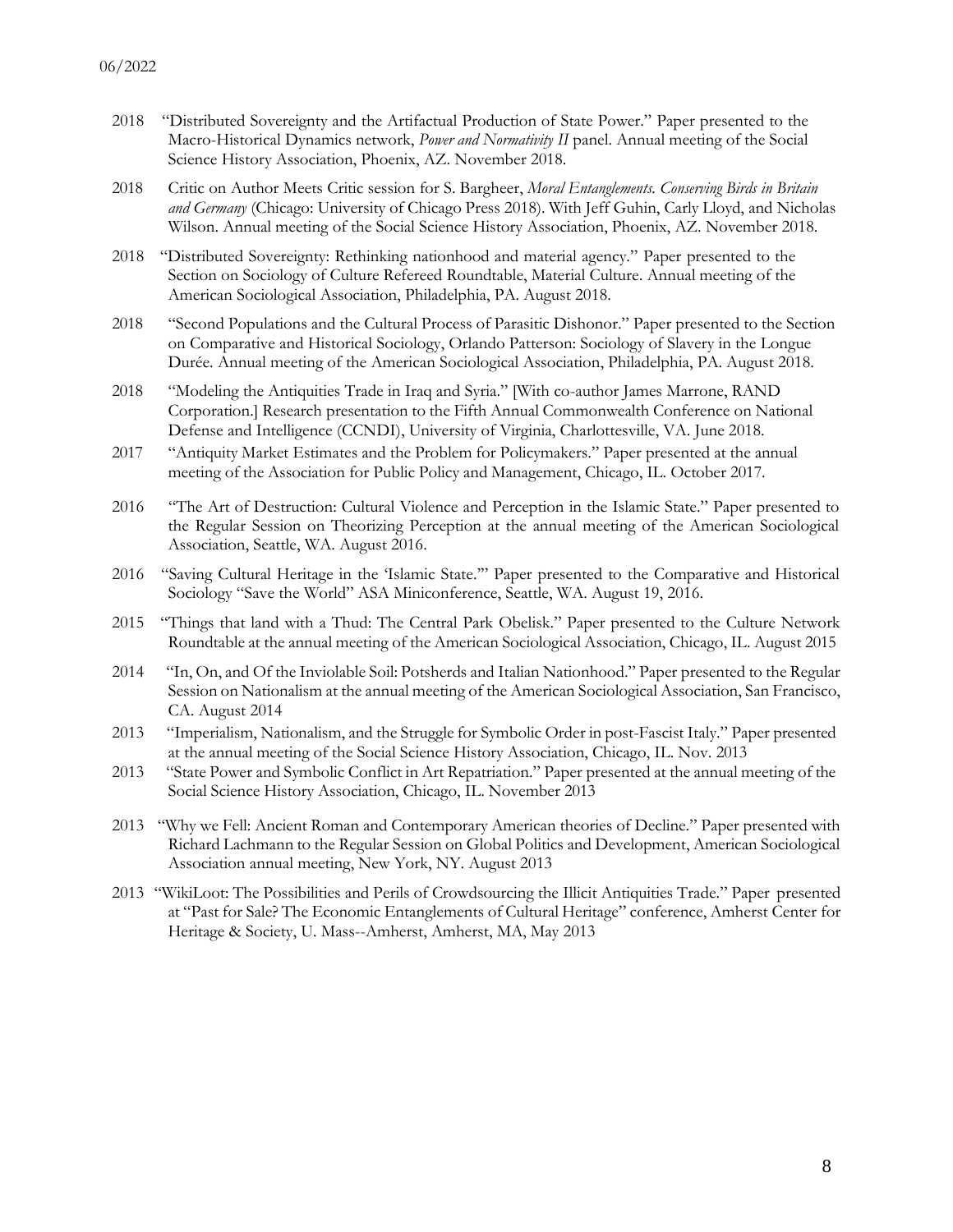- 2012 "Mimesis and Nemesis in Nationhood Construction: A critical reappraisal of sociological theories of imitation." Paper presented at the Junior Theorists Symposium, Denver, CO. August 2012
- 2012 "Dequantifying Diversity. Admissions and Affirmative Action at the University of Michigan." Paper presented jointly with Dan Hirschman to the Regular Session on Sociology of Knowledge, American Sociological Association annual meeting, Denver, CO. August 2012
- 2012 "What does color do? Polychromy, science and society in ancient statues." Paper presented to the UNESCO Crossroads Conference. Sorbonne Nouvelle, Paris, France. July 2012
- 2012 "The Parthenon Marbles in the British Cultural Nation: Imitation and Boundaries." Paper presented to the 22nd Annual Meeting of the Association for the Study of Ethnicity and Nationalism, London School of Economics, London, UK. March 2012
- 2011 "Dequantifying Diversity. Admissions and Affirmative Action at the University of Michigan." Paper presented with Daniel Hirschman and Ellen Berrey at the Society for the Social Studies of Science (4S) annual conference, Cleveland, OH. November 2011
- 2011 "Hot Spots, Truth Spots, and the Situatedness of Knowledge in Italian Archaeology." Paper presented to the Regular Session on Sociology of Knowledge, American Sociological Association, Las Vegas, NV. August 2011.
- 2011 "Grave-Digging and the Pick-Axe Catechism. Scientific Ritual in Archaeological Field Work." Paper presented at the Center for Cultural Sociology, Yale University, New Haven, CT. April 2011.
- 2011 "Bones of Contention. Practice, performance, and cultural politics in multi-national excavation work in Italy." Paper presented at the 21st Annual Meeting of the Association for the Study of Ethnicity and Nationalism, London School of Economics, London, UK. April 2011.

### **TEACHING ACTIVITIES**

### Classroom teaching

*University of Virginia*

- SOC 2056: Sociology of Culture (Undergraduate course)
- SOC 2230: Criminology (Undergraduate course)
- SOC 4070: Sociology of Art (Undergraduate upper-level seminar)
- SOC 5100: Research Methods and Design (Graduate seminar)
- SOC 5140: Qualitative Methods (Graduate seminar)
- SOC 7070: Sociology of Art (Graduate seminar)
- SOC 7980: Graduate Research Workshop (Graduate seminar)

Pedagogical development activities

- 2019 Faculty Seminar on the Teaching of Writing, UVA Office of the Provost
- 2019 Teaching Race at UVA, Office of the Provost
- 2018 Faculty Adviser, Undergraduate Film Collaborative, Spring 2018. "Journey of the Gilded Monk." Lead faculty adviser and instructor for this six-student project. The students researched the East Asian market in looted antiquities and produced a short documentary. The documentary was publicly screened on campus in April 2018.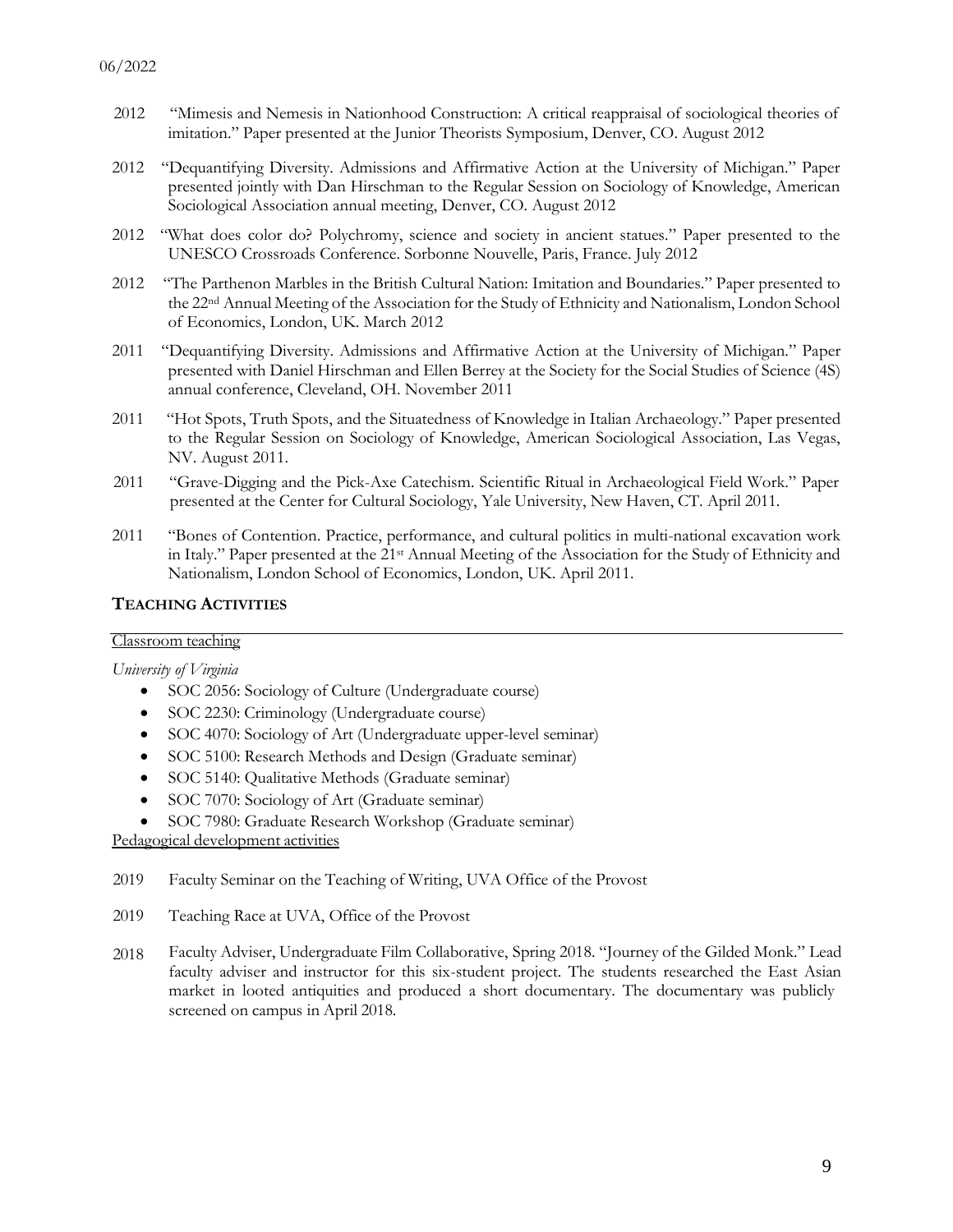Ph.D. Committees (name, dates of committee membership, project title, committee role) Shahab Albahar, 2019-present, "Heteronormative Constructions of Urban Space," Supervisory Member

Alida Goffinski, 2018-present, "Augmenting the Sociology of Art for the Digital Sensorium: The Case of Augmented Reality Activism," Dissertation Committee Chair

Yen-Yu Lin, 2020-present, "Rethinking the Global Color Line in Art," Dissertation Committee Chair

Abigail Moore, 2019-present, "Seeing the Violence Inherent in the System," Supervisory Member

Heidi Nicholls, 2018-present, "Whiteness at the Edges of U.S. Empire," Supervisory Member

Alex Sutton, 2018-present, "Composing the Creative Self: Constructing Meaning, Identity and Aesthetic Imaginaries in Contemporary Art Music," Supervisory Member

Vasfiye Toprak, 2022-present, "Towards a Sociology of Political Authority: Contestations of political authority and political myth in Nineteenth Century Ottoman Empire," Supervisory Member

Shayne Zaslow, 2018-present, "Mainstream Novelty: Examining the Shifting Visibility of Drag Performance," Dissertation Committee Chair

Elissa Zeno, 2018-2021 "Anticipating Infertility: The Social Meaning of the Medical Market for Fertility Preservation," Supervisory Member. Defended July 2021.

#### External Ph.D. Committee Service

Jessie Dong, 2022-present, "A Performative Theory of Cinema in Sociology," Department of Sociology, Yale University. Committee Member.

Michelle R.D. Fabiani, 2018-19, "Building a Baseline: Unifying spatial and temporal methodologies to understand archaeological looting in Egypt," Department of Criminology and Criminal Justice, University of Maryland College Park, External Member. Defended May 2019. Position as of June 2022: Assistant Professor of Sociology, University of New Haven.

### **SERVICE TO PROFESSION**

#### Reviewer

Journals: *American Journal of Cultural Sociology, American Journal of Sociology, American Sociological Review, Comparative Studies in Society and History, Cultural Sociology, Digital Studies/Le champ numérique, Ethnic and Racial Studies, European Journal of Sociology, International Journal of Cultural Property, Journal of Eastern Mediterranean Archaeology and Heritage Studies, Nations & Nationalism, Qualitative Sociology, Social Forces, Social Problems, Sociological Theory, Theory & Society*

Academic presses: Cornell University Press, Oxford University Press, Princeton University Press, University of Michigan Press

Grant-making bodies: National Science Foundation, 2018-present; Churchill College, Cambridge (Early Career Research Fellowships), 2019

Editorial Board Member

*American Journal of Cultural Sociology*, 2019-present *Sociological Theory*, 2021-present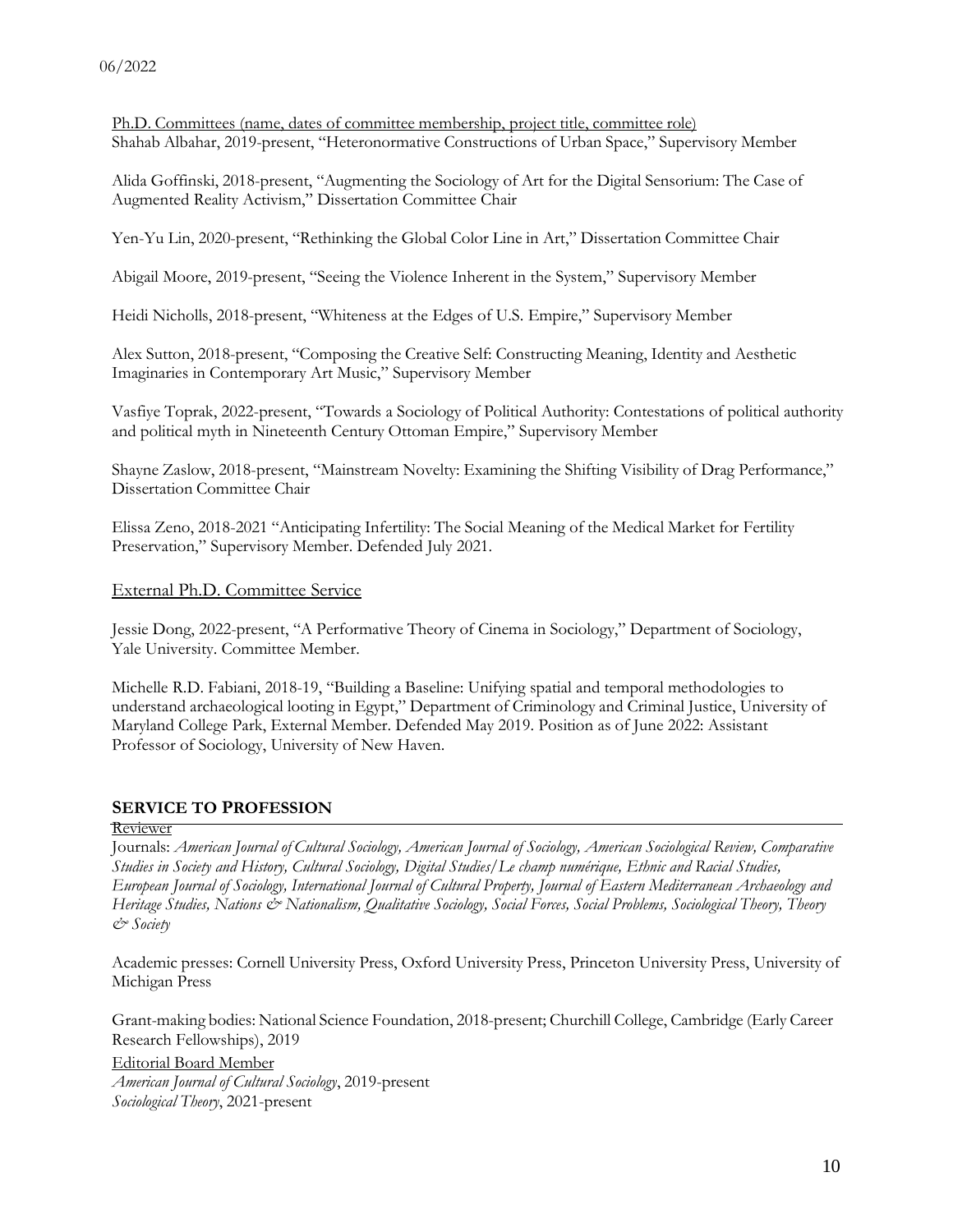College/University service

2020– Associate Faculty, Global Commerce in Culture and Society

- 2021– Member, Faculty Steering Committee, Quantitative Collaborative
- 2020– Member, QEP-Second Writing Requirement Advisory Committee, Office of the Provost, University of Virginia
- 2019- Associate Faculty, Rhodes/Marshall/Gates Selection Committee, University of Virginia
- 2019–2020 Member, Linguistics Program Director Search Committee, College of Arts & Sciences, University of Virginia

2019–2021 Faculty Advisor, Office of African-American Affairs/GradSTAR Faculty-Student Mentoring Program, College of Arts & Sciences, University of Virginia

2018- Associate Faculty, Human & Machine Intelligence group, University of Virginia

Departmental service

2019 – 20 and 2021-22 Graduate Admissions, Department of Sociology, University of Virginia

- 2018 present Colloquium Committee, Department of Sociology, University of Virginia
- 2017 present Faculty co-organizer, Sociological Working Group on Aesthetics, Meaning, and Power (with Prof. Isaac Reed). Department of Sociology, University of Virginia

2017-18 Graduate Studies Committee Member, Department of Sociology, University of Virginia

2018 UVA Diversity Symposium, Organizing Committee Member

#### National service

- 2020 Prize Committee, Theory Section Best Book Award, American Sociological Association
- 2019 Prize Committee, Richard A. Peterson Best Graduate Student Paper Award, Culture Section, American Sociological Association
- 2017-20 Council Member, Comparative-Historical Section, American Sociological Association
- 2016 Prize Committee, Theory Section Best Book Award, American Sociological Association
- 2015-6 Organizing Committee, Comparative Historical Sociology <sup>2016</sup> mini-conference, American Sociological Association
- 2015 Nominations Committee, Culture Section, American Sociological Association
- 2015 Nominations Committee, Theory Section, American Sociological Association
- 2014-6 Graduate Student Representative, Theory Section, American Sociological Association
- 2014-5 Roundtable Organizer, Theory Section, American Sociological Association
- 2012-4 Graduate Student Representative, Culture Section, American Sociological Association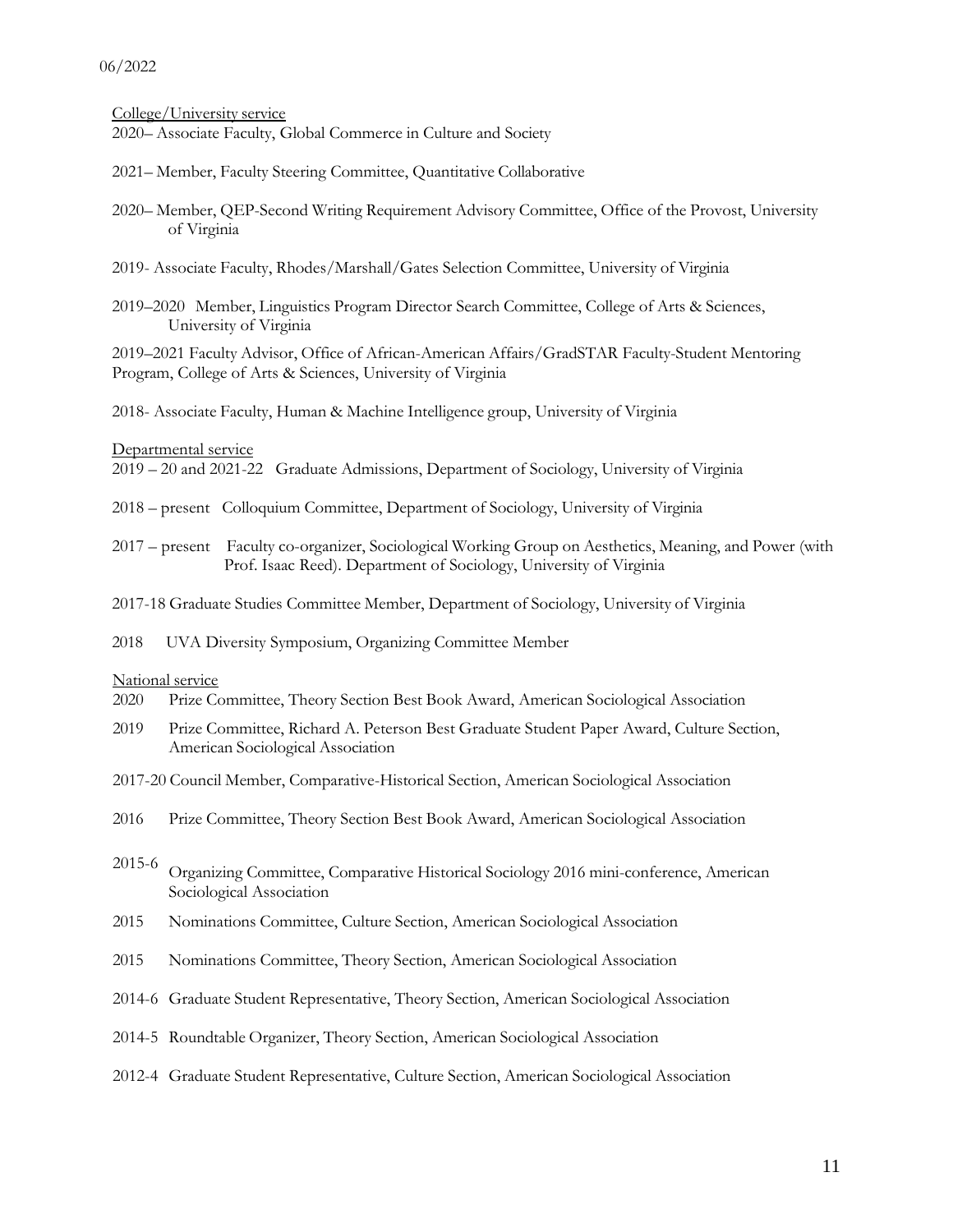- <sup>2014</sup> Prize Committee, Shils-Coleman Best Graduate Student Paper Award, Theory Section, American Sociological Association
- 2013 Co-organizer, Junior Theorists Symposium**,** Theory Section, American Sociological Association
- 2012 Co-organizer, MIT Science/Art Studies Seminar**,** Cambridge, MA, Social Science Research Council

#### **COMMUNITY OUTREACH**

- 2018 Featured Speaker, UVA Echols Scholars' Fireside Chat series. "Crime, Criminals, and Misrecognition."
- 2018 Presenter, Undergraduate Research Fair, UVA. "Satellite archaeology and counter-terrorism policy."
- 2016-7 Member, Standing Committee, UK/IRE Fellowships Endorsement Review, University of Chicago
- 2010-2 Student chair: Culture, History, Politics Workshop, Department of Sociology, University of Michigan

2009-10Regular Member, President's Advisory Committee on Women's Issues, University of Michigan

2008-10 Member, Provost's Council on Student Honors, University of Michigan

2010-3 Member, White House Fellows regional selection committee

2006-8 Member, Rhodes Scholarship Midwest Region selection committee

#### **VISITING APPOINTMENTS AND AFFILIATIONS**

- 2022 Visiting Faculty, Department of Sociology, University of Trento
- 2021 Faculty Fellow, Center for Cultural Sociology, Yale University
- 2012 Visiting Scholar, Department of Anthropology (InSIS), University of Oxford
- 2010 Junior Fellow, Center for Cultural Sociology, Yale University

### **PROFESSIONAL MEMBERSHIPS**

American Sociological Association (ASA), American Society for Overseas Research (ASOR), Archaeological Institute of America (AIA), College Art Association (CAA), Social Science History Association (SSHA)